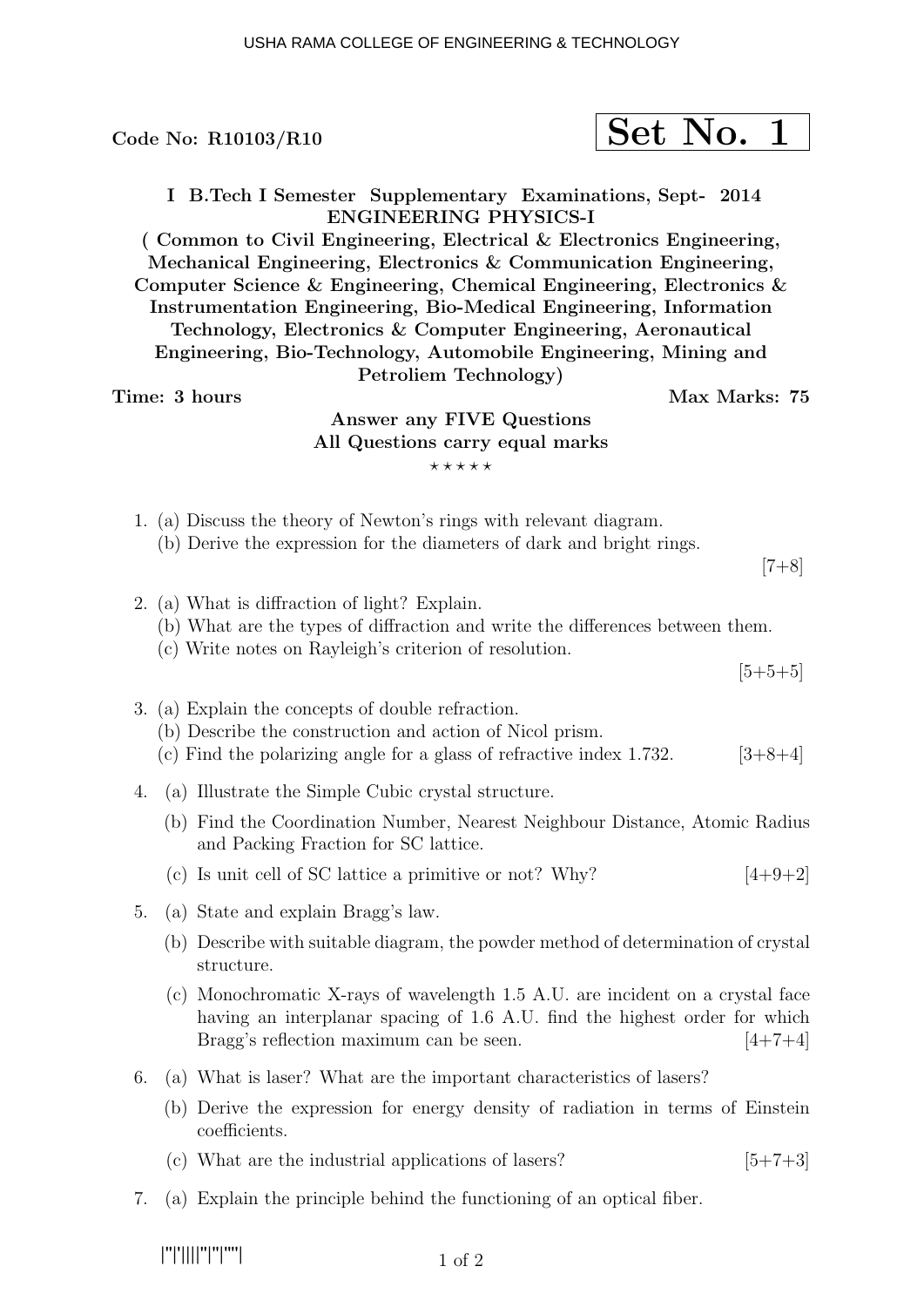

- (b) Define Numerical aperture and derive expression for it.
- (c) Calculate the angle of acceptance of a given optical fiber, if the refractive indices of the core and cladding 1.5 and 1.45 respectively.  $[5+5+5]$
- 8. (a) Discuss various nondestructive testing systems which are commonly adopted in industries using ultrasonics.
	- (b) Explain different types of scans in Ultrasonic testing. [7+8]

 $\star\star\star\star\star$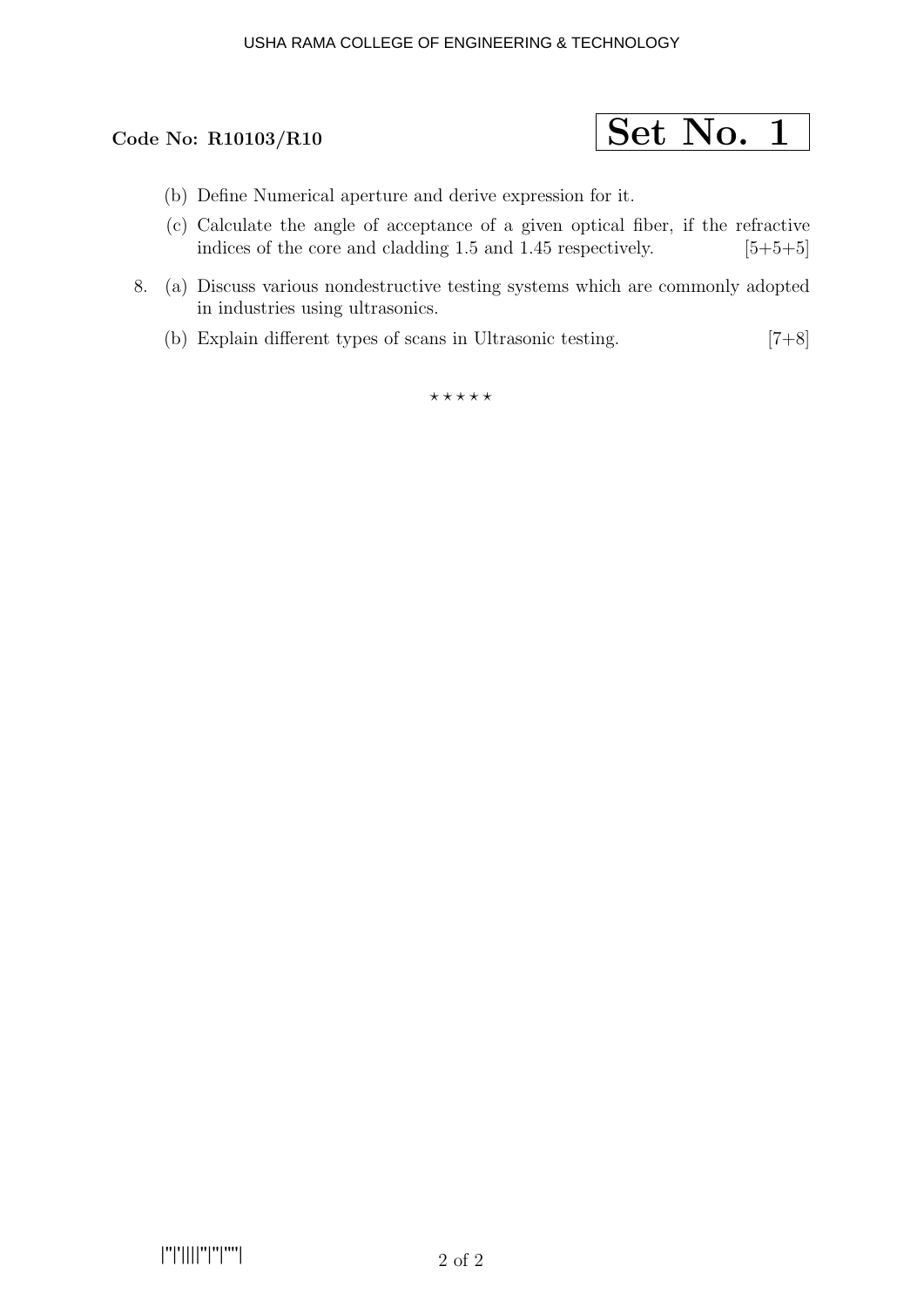Code No:  $R10103/R10$ 

$$
\fbox{Set No. 2}
$$

I B.Tech I Semester Supplementary Examinations, Sept- 2014 ENGINEERING PHYSICS-I

( Common to Civil Engineering, Electrical & Electronics Engineering, Mechanical Engineering, Electronics & Communication Engineering, Computer Science & Engineering, Chemical Engineering, Electronics & Instrumentation Engineering, Bio-Medical Engineering, Information Technology, Electronics & Computer Engineering, Aeronautical Engineering, Bio-Technology, Automobile Engineering, Mining and Petroliem Technology)

Time: 3 hours and the set of the Max Marks: 75

# Answer any FIVE Questions All Questions carry equal marks  $***$ \*\*

- 1. (a) How do you obtain circular rings in Newton's rings experiment?
	- (b) With necessary theory explain the experimental procedure to determine the refractive index of transparent liquid by using Newton's rings method.
	- (c) In a Newton's rings experiment, the diameter of  $10^{th}$  dark ring changes from 1.40cm to 1.27cm when a liquid is introduced between the lense and the plate. Calculate the refractive index of the liquid.  $[4+7+4]$
- 2. (a) What is diffraction of light? Explain.
	- (b) What are the types of diffraction and write the differences between them.
	- (c) Write notes on Rayleigh's criterion of resolution.

 $[5+5+5]$ 

- 3. (a) Define double refraction. Describe double refraction in calcite crystal to produce polarized light.
	- (b) What are uniaxial and biaxial crystals? Give examples. Distinguish between them.  $[8+7]$
- 4. (a) Explain unit cell and lattice parameters. What is a primitive cell and how does it differ from unit cell?
	- (b) Obtain the relations between the edge of the unit cell and atomic radius for the BCC and FCC lattices.
	- (c) Chromium has BCC structure. Its atomic radius is 0.1249nm. Calculate the free volume/unit cell.  $[5+6+4]$
- 5. (a) What are Miller indices? How are they obtained?
	- (b) Deduce the expression for the interplanar distance in terms of Miller indices for a cubic system.
	- (c) Obtain Miller indices of a plane which intercepts at a, b/2 and 3c in simple cubic unit cell. Draw a neat diagram showing the plane.  $[5+6+4]$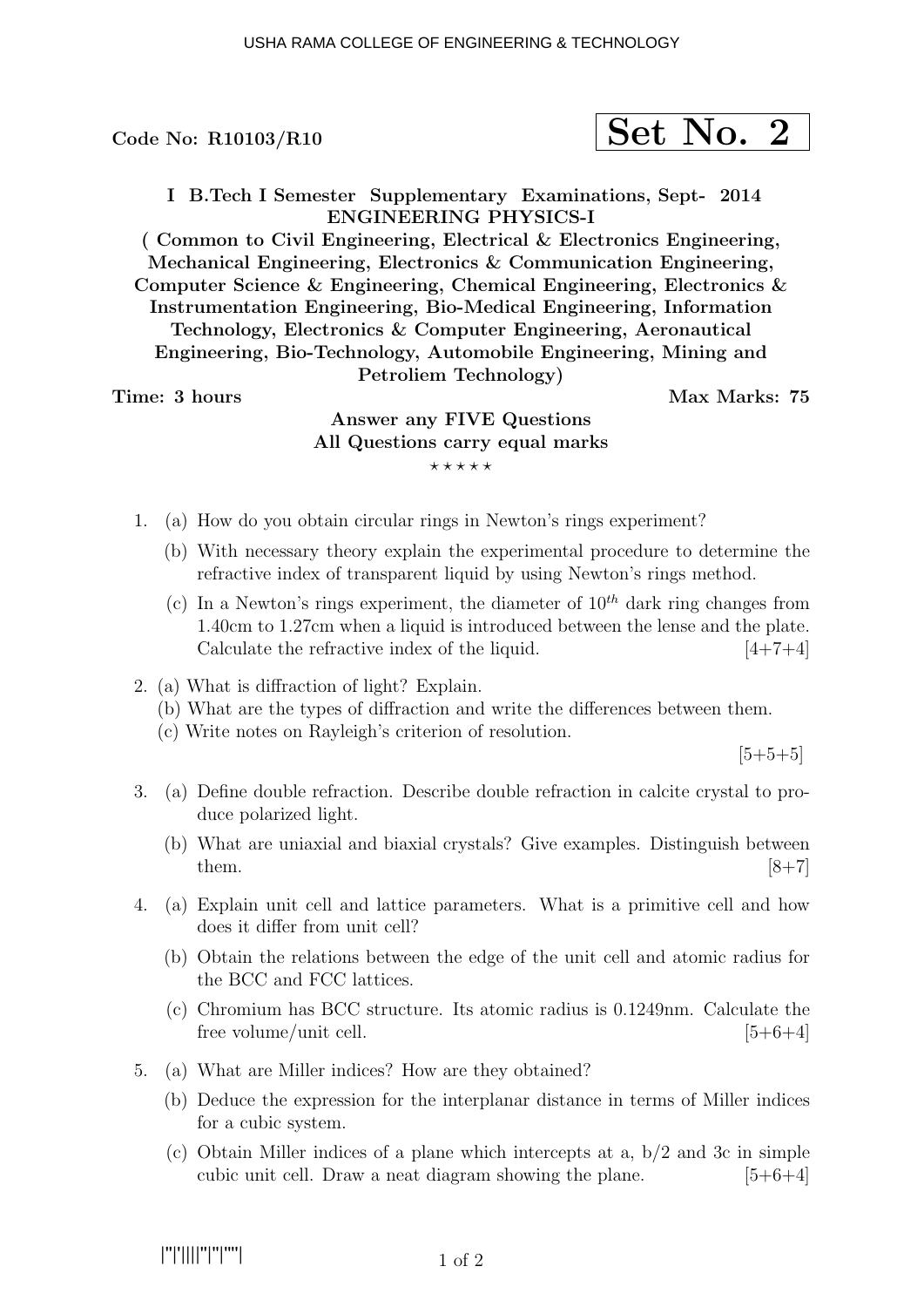# Code No: R10103/R10  $\boxed{\text{Set No. 2}}$

- 6. (a) Explain the basic principles for producing laser beam.
	- (b) Distinguish between ordinary light and laser light.
	- (c) Explain the uses of laser in various fields.  $[6+5+4]$
- 7. (a) Define fractional Refraction index change. How is it related with Numerical Aperture.
	- (b) Write notes on Attenuation losses in optical fiber.
	- (c) Calculate the fractional index change for a given optical fiber. If the refractive indices of the core and cladding are  $1.563$  and  $1.498$ .  $[5+5+5]$
- 8. (a) Explain the basic principle of ultrasonic testing.
	- (b) What are the advantages and limitations of ultrasonic testing.  $[5+10]$

 $***$ \*\*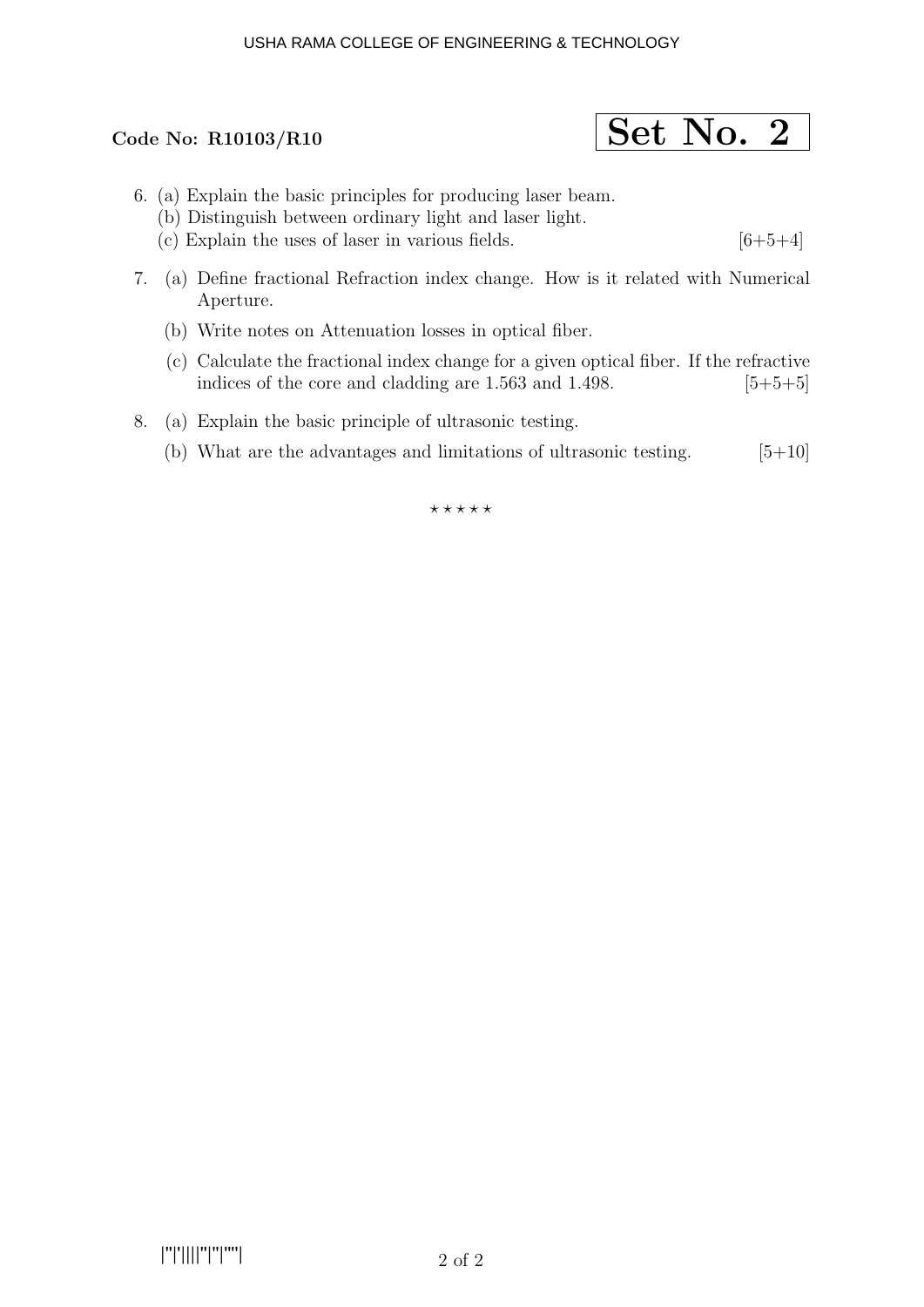Code No:  $R10103/R10$ 

$$
\fbox{Set No. 3}
$$

I B.Tech I Semester Supplementary Examinations, Sept- 2014 ENGINEERING PHYSICS-I

( Common to Civil Engineering, Electrical & Electronics Engineering, Mechanical Engineering, Electronics & Communication Engineering, Computer Science & Engineering, Chemical Engineering, Electronics & Instrumentation Engineering, Bio-Medical Engineering, Information Technology, Electronics & Computer Engineering, Aeronautical Engineering, Bio-Technology, Automobile Engineering, Mining and Petroliem Technology)

Time: 3 hours and the set of the Max Marks: 75

# Answer any FIVE Questions All Questions carry equal marks  $***$ \*\*

- 1. (a) Explain the phenomenon of interference.
	- (b) What are the necessary conditions for obtaining interference fringes.
	- (c) Give the analytical treatment of interference of light and hence obtain the condition for maximum and minimum intensity.  $[3+4+8]$
- 2. (a) What is meant by Diffraction of light? Explain it on the basis of Huygen's wave theory.
	- (b) Explain with necessary theory how wavelength of spectral line is determined using plane diffraction grating. [7+8]
- 3. (a) How the polarized light is different from ordinary light?
	- (b) Write notes on Nicol prism.
	- (c) Find the minimum thickness of half and quarter wave plates for a light beam,  $\lambda = 589.3$  m if  $\mu_e = 1.48640$  and  $\mu_o = 1.65833$ . [4+7+4]
- 4. (a) What is unit cell? What is primetime cell?
	- (b) What are the seven crystal systems and write the relationship between lattice parameters in various crystal systems.
	- (c) During its conversion from Iron BCC to FCC decrease of volume is 0.5%. Show that the maximum radius of the sphere that can just fit into the void at the center of FCC structure coordinated by the facial atoms is 0.414r, where r is the radius of atom.  $[3+5+7]$
- 5. (a) State and explain Bragg's law.
	- (b) Describe with suitable diagram, the powder method of determination of crystal structure.
	- (c) Monochromatic X-rays of wavelength 1.5 A.U. are incident on a crystal face having an interplanar spacing of 1.6 A.U. find the highest order for which Bragg's reflection maximum can be seen.  $[4+7+4]$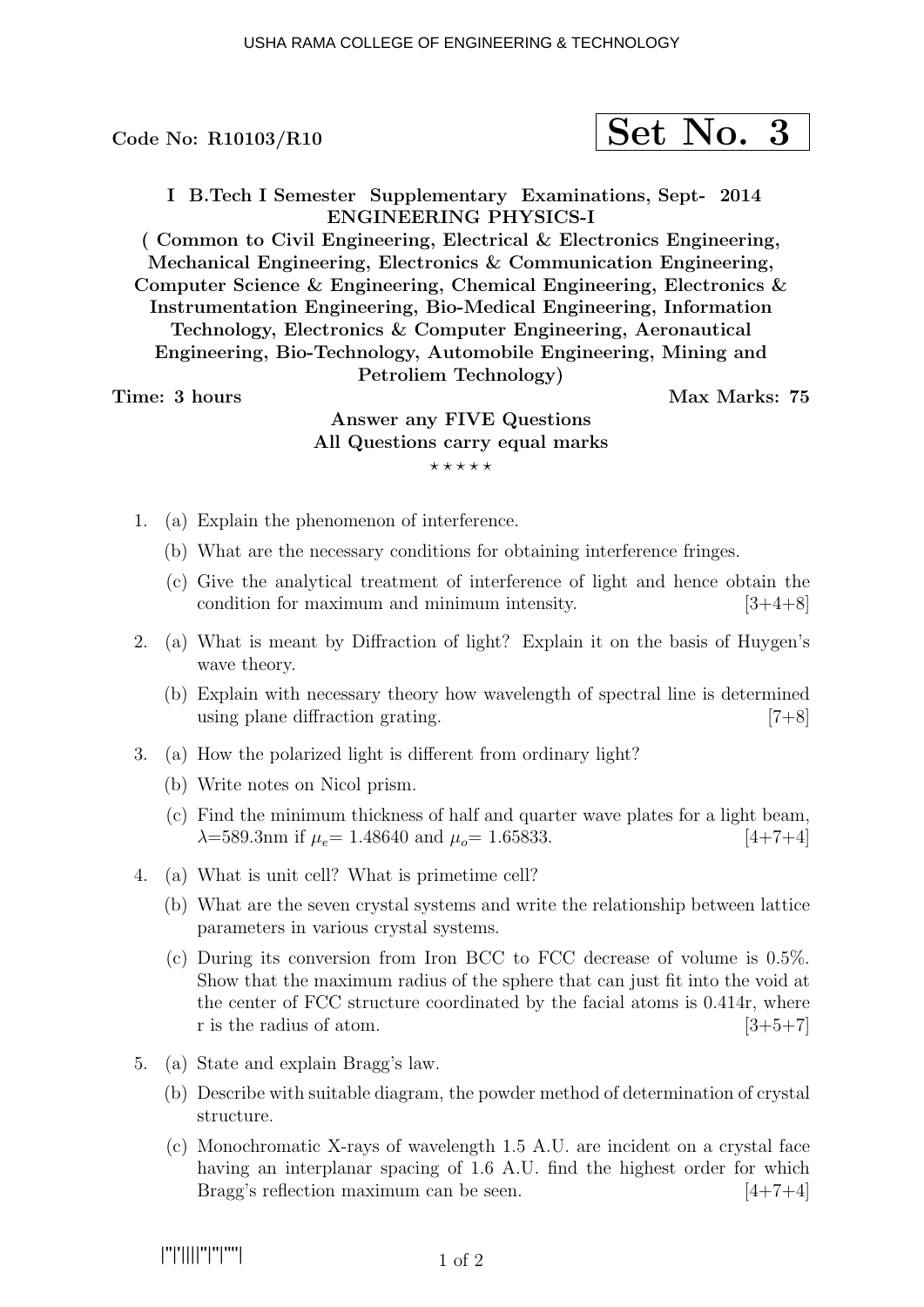# Code No: R10103/R10  $\boxed{\text{Set No. 3}}$

- 6. (a) What is laser? How does it differ from an ordinary source of light?
	- (b) Define Einstein coefficients and obtain the relations between them.
	- (c) What are the advantages of lasers in communication?  $[4+8+3]$
- 7. (a) Explain how the optical fibers are classified.
	- (b) Explain the applications of optical fibers
	- (c) An optical fiber has a numerical aperture of 0.2 and a cladding refractive index of 1.59. Find the acceptance angle for the fiber in water which has a refractive index of 1.33.  $[6+5+4]$
- 8. (a) Discuss various nondestructive testing systems which are commonly adopted in industries using ultrasonics.
	- (b) Explain different types of scans in Ultrasonic testing.  $[7+8]$

 $***$ \*\*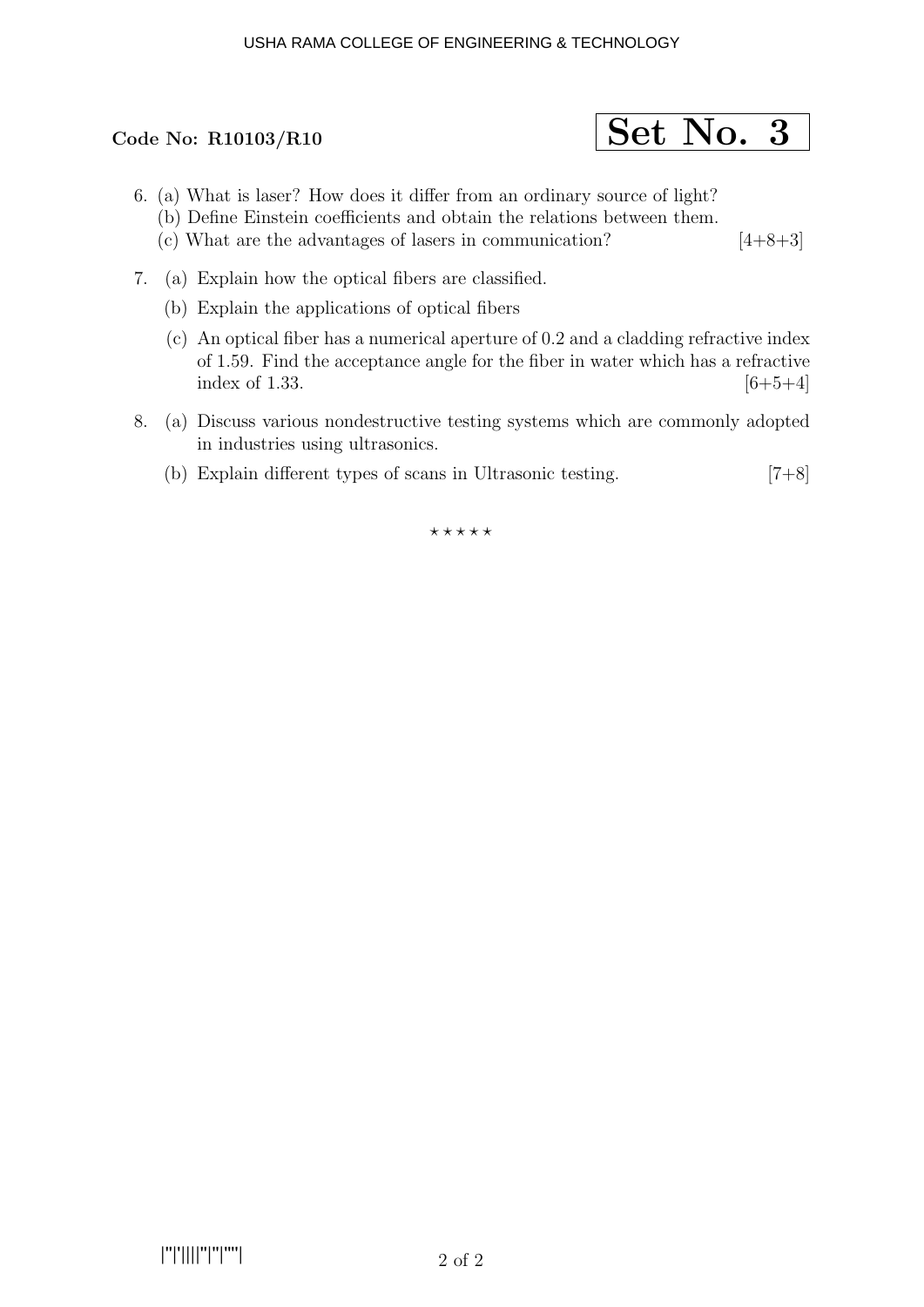Code No:  $R10103/R10$ 

$$
\fbox{Set No. 4}
$$

I B.Tech I Semester Supplementary Examinations, Sept- 2014 ENGINEERING PHYSICS-I

( Common to Civil Engineering, Electrical & Electronics Engineering, Mechanical Engineering, Electronics & Communication Engineering, Computer Science & Engineering, Chemical Engineering, Electronics & Instrumentation Engineering, Bio-Medical Engineering, Information Technology, Electronics & Computer Engineering, Aeronautical Engineering, Bio-Technology, Automobile Engineering, Mining and Petroliem Technology)

Time: 3 hours and the set of the Max Marks: 75

# Answer any FIVE Questions All Questions carry equal marks  $***$ \*\*

- 1. (a) State the principle of Superposition of waves.
	- (b) With necessary theory explain the experimental procedure to determine the wavelength of the light using Newton's rings.
	- (c) Newton's rings are observed in the reflected light of wavelength  $5900A<sup>o</sup>$ . The diameter of  $10^{th}$  dark ring is 0.5cm. Find the radius of curvature of the lens used.

 $[2+9+4]$ 

- 2. (a) Explain what is meant by diffraction of light. How diffraction is different from interference?
	- (b) Discuss Fraunhofer single slit diffraction. Draw intensity distribution curves and give conditions for bright and dark fringes in single slit diffraction pattern.  $[5+10]$
- 3. (a) What do you mean by polarization?
	- (b) If the angle of incidence corresponds to the Brewster's angle, then show that the angle between reflected and refracted beams is  $90^0$ .
	- (c) The critical angle for a certain material is  $45^{\circ}$ . What is its polarizing angle.  $[5+5+5]$
- 4. (a) What is unit cell? What is primitive cell?
	- (b) What are the seven crystal systems and write the relationship between lattice parameters in various crystal systems.
	- (c) During its conversion from Iron BCC to FCC decrease of volume is 0.5%. Show that the maximum radius of the sphere that can just fit into the void at the center of FCC structure coordinated by the facial atoms is 0.414r, where r is the radius of atom.  $[2+5+8]$
- 5. (a) What are Miller Indices? How are they obtained?
	- (b) State and prove Bragg's law of X-ray diffraction.
	- (c) What is the limiting condition for Bragg's law?  $[5+8+2]$